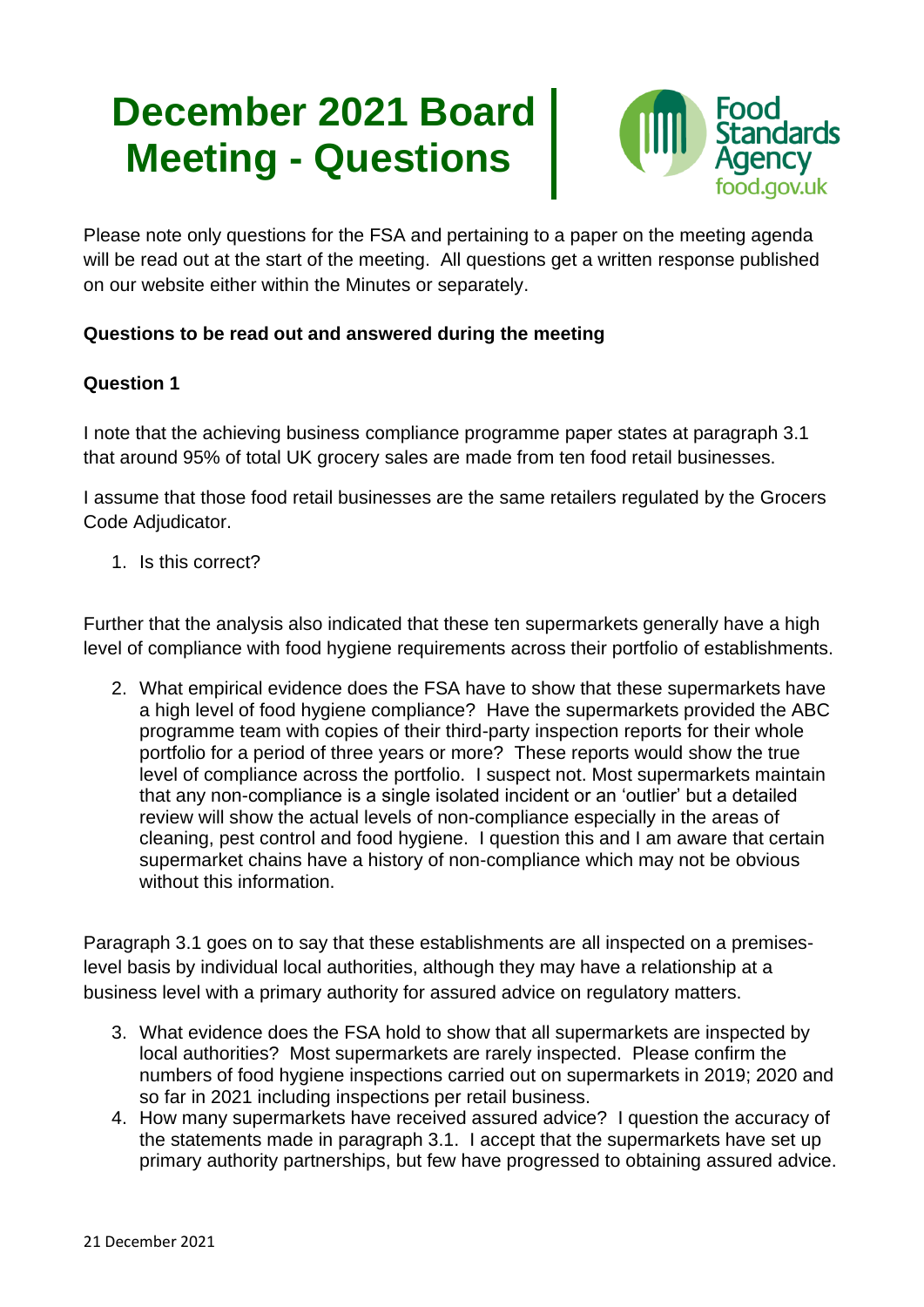I look forward to hearing from you.

Kindest regards

**Kathryn Gilbertson** Partner Regulatory

Greenwoods GRM

### **Answer to Question 1**

I would like to take this opportunity to thank you for posing the questions in advance of the Food Standards Agency's board meeting on 8th December. I trust you were able to listen to the live transmission and hear the verbal responses given to these questions by Carmel Lynskey, Head of Achieving Business Compliance Programme. If you were unable to make the live transmission of the board meeting, a copy of the recording of the meeting is uploaded to the Food Standards Agency's Board meetings space on our website [\(https://www.food.gov.uk/about-us/fsa-board-meetings\).](https://www.food.gov.uk/about-us/fsa-board-meetings).) Please find below the written responses to the questions that you posed.

**Q.I note that the achieving business compliance programme paper states at paragraph 3.1 that around 95% of total UK grocery sales are made from ten food retail businesses. I assume that those food retail businesses are the same retailers regulated by the Grocers Code Adjudicator.  Is this correct?**

A. All ten of the supermarkets that the project has engaged with are regulated by the Groceries Code Adjudicator.

**Q 2**. **What empirical evidence does the FSA have to show that these supermarkets have a high level of food hygiene compliance?  Have the supermarkets provided the ABC programme team with copies of their third-party inspection reports for their whole portfolio for a period of three years or more?**

**(These reports would show the true level of compliance across the portfolio.  I suspect not. Most supermarkets maintain that any non-compliance is a single isolated incident or an 'outlier' but a detailed review will show the actual levels of non-compliance especially in the areas of cleaning, pest control and food hygiene.  I question this and I am aware that certain supermarket chains have a history of noncompliance which may not be obvious without this information.)**

A. As described in the Board Paper, we are exploring how information and food safety assurance data that the retailers have, can be used more effectively to demonstrate and support their compliance with regulations. As the answer to the question below demonstrates, these outlets are regularly inspected by Local Authority Environmental Health Officers and have an extremely high level of compliance with food hygiene regulations. Evidence of which is provided in the consistently high Food Hygiene Rating scores, year-on-year.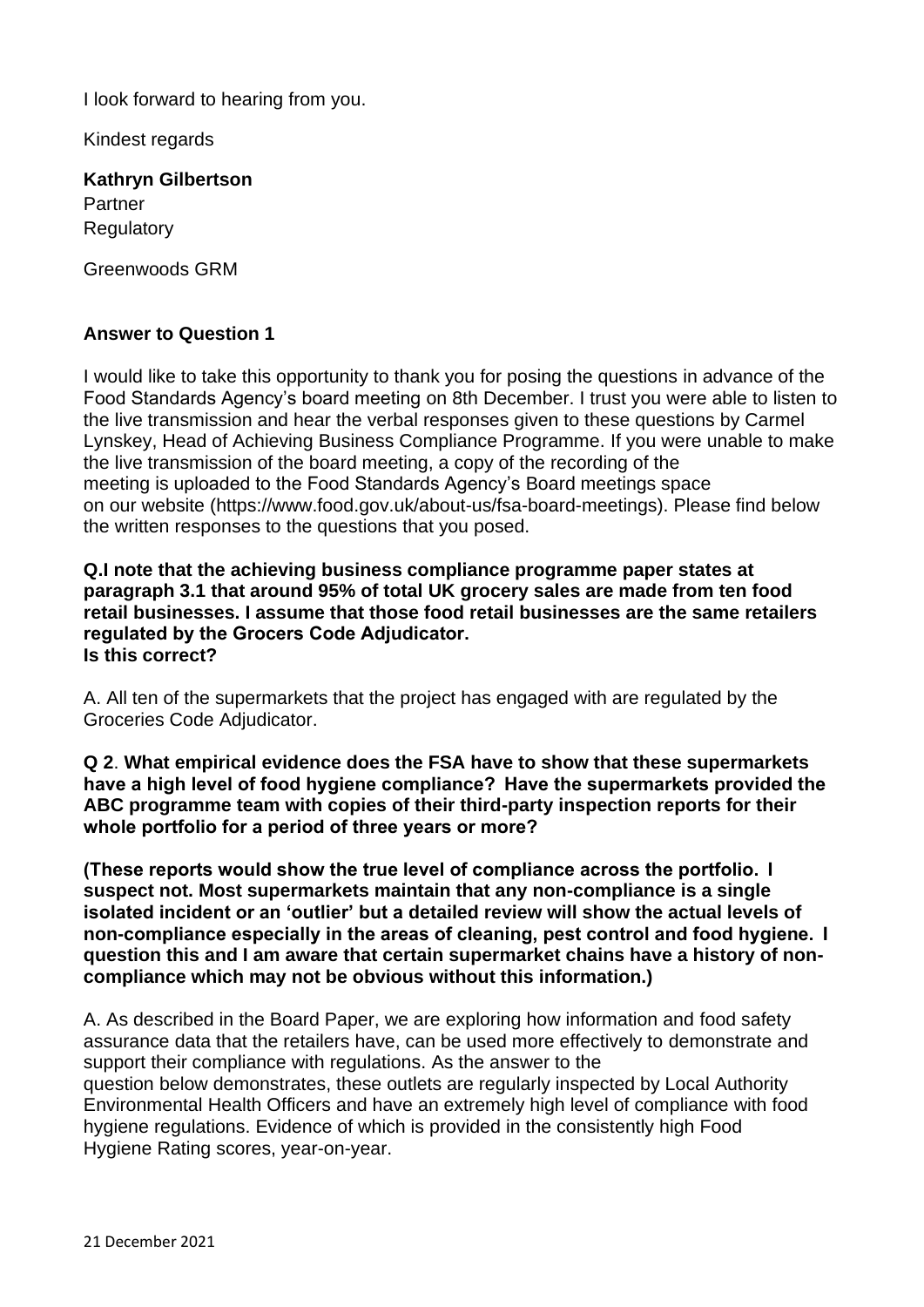**Q3. Paragraph 3.1 goes on to say that these establishments are all inspected on a premises-level basis by individual local authorities, although they may have a relationship at a business level with a primary authority for assured advice on regulatory matters.**

**What evidence does the FSA hold to show that all supermarkets are inspected by local authorities?  Most supermarkets are rarely inspected.  Please confirm the numbers of food hygiene inspections carried out on supermarkets in 2019; 2020 and so far in 2021 including inspections per retail business**.

A. Supermarkets are classed as food businesses and therefore are subject to inspection by local authorities at a frequency determined by the food hygiene intervention rating scheme in the Food Law Code of Practice (the Code). However, due to the impact of the COVID-19 pandemic, it has not been possible for local authorities to follow the Code and instead they have been asked to take a risk-based approach detailed in advice issued by the FSA to make sure that those establishments presenting the greatest risk to consumers are prioritised for inspection.

However, the number of planned inspections carried out at the large retailers identified in the Board Paper by local authorities in 2018 was 2390 with approx. 99% receiving an FHRS of 4 or 5. In 2019 the number of inspections was 3364 and approx. 98% received an FHRS of 4 or 5. The number of inspections in 2020 was reduced due to Covid priorities, 1833 inspections were carried out and 99% received a 4 or 5 FHRS rating.

#### **Q4. How many supermarkets have received assured advice?  I question the accuracy of the statements made in paragraph 3.1.  I accept that the supermarkets have set up primary authority partnerships, but few have progressed to obtaining assured advice**.

A. In England all 10 retailers identified in the Board Paper have a Primary Authority Partnership (PAP) in place, 8/10 have received Primary Authority Advice. In Wales of the 6 retailers who have a PAP in place, 5 have received Primary Authority Advice.

The specific nature of the advice and number of pieces of advice available will vary between each retailer.

I trust this information will answer the questions you posed and would like to thank you once again for raising these matters in response to the Board Paper. Progress with the programme can be followed at FSA Board meetings which provide significant scrutiny and challenge via programme governance to assure that consumer safety will not be affected.